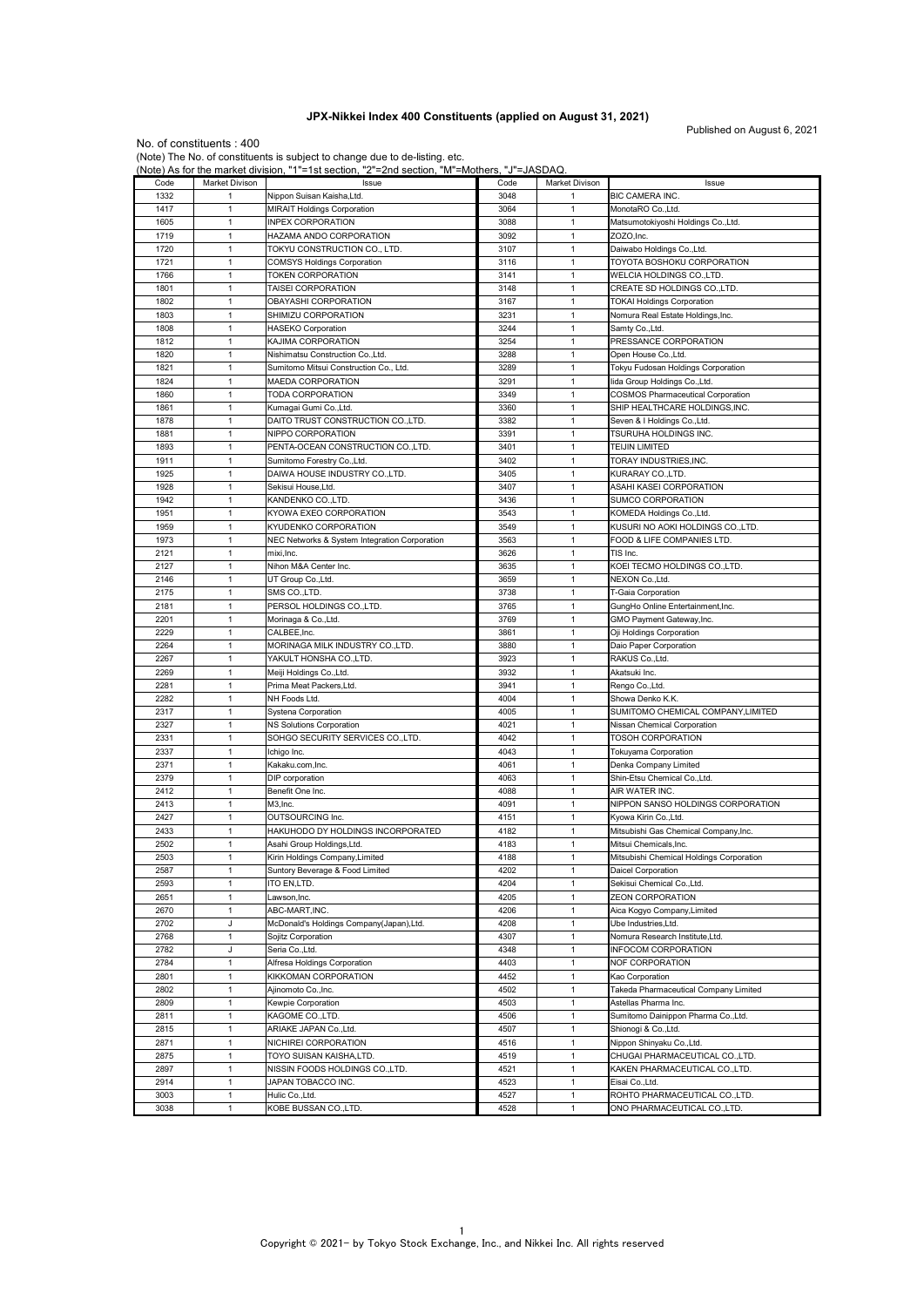| Code | Market Divison | Issue                                           | Code | Market Divison | Issue                                          |
|------|----------------|-------------------------------------------------|------|----------------|------------------------------------------------|
| 4536 | -1             | SANTEN PHARMACEUTICAL CO., LTD.                 | 6432 | 1              | TAKEUCHI MFG.CO.,LTD                           |
| 4543 | 1              | TERUMO CORPORATION                              | 6448 | $\mathbf{1}$   | BROTHER INDUSTRIES,LTD.                        |
| 4552 | 1              | JCR Pharmaceuticals Co., Ltd.                   | 6465 | 1              | HOSHIZAKI CORPORATION                          |
| 4553 | $\mathbf{1}$   | TOWA PHARMACEUTICAL CO.,LTD.                    | 6471 | $\mathbf{1}$   | NSK Ltd.                                       |
| 4568 | 1              | DAIICHI SANKYO COMPANY, LIMITED                 | 6479 | $\mathbf{1}$   | MINEBEA MITSUMI Inc.                           |
| 4578 | $\mathbf{1}$   | Otsuka Holdings Co., Ltd.                       | 6501 | $\mathbf{1}$   | Hitachi.Ltd.                                   |
|      |                |                                                 |      |                |                                                |
| 4587 | 1              | PeptiDream Inc.                                 | 6503 | $\mathbf{1}$   | Mitsubishi Electric Corporation                |
| 4612 | 1              | NIPPON PAINT HOLDINGS CO., LTD.                 | 6504 | $\mathbf{1}$   | FUJI ELECTRIC CO.,LTD.                         |
| 4613 | $\mathbf{1}$   | KANSAI PAINT CO., LTD.                          | 6506 | 1              | YASKAWA Electric Corporation                   |
| 4631 | $\mathbf{1}$   | <b>DIC Corporation</b>                          | 6532 | $\mathbf{1}$   | BayCurrent Consulting, Inc.                    |
| 4661 | $\mathbf{1}$   | ORIENTAL LAND CO., LTD.                         | 6544 | $\mathbf{1}$   | JAPAN ELEVATOR SERVICE HOLDINGS CO.,LTD.       |
| 4684 | 1              | OBIC Co., Ltd.                                  | 6586 | $\mathbf{1}$   | Makita Corporation                             |
| 4686 | 1              | JUSTSYSTEMS CORPORATION                         | 6594 | $\mathbf{1}$   | NIDEC CORPORATION                              |
| 4689 | 1              | Z Holdings Corporation                          | 6645 | $\mathbf{1}$   | <b>OMRON Corporation</b>                       |
| 4704 | 1              | <b>Trend Micro Incorporated</b>                 | 6670 | $\overline{2}$ | MCJ Co.,Ltd.                                   |
| 4716 | 1              | ORACLE CORPORATION JAPAN                        | 6701 | $\mathbf{1}$   | <b>NEC Corporation</b>                         |
| 4732 | $\mathbf{1}$   | USS Co.,Ltd.                                    | 6702 | $\mathbf{1}$   | <b>FUJITSU LIMITED</b>                         |
| 4739 | $\mathbf{1}$   | ITOCHU Techno-Solutions Corporation             | 6723 | $\mathbf{1}$   | Renesas Electronics Corporation                |
| 4768 | 1              | OTSUKA CORPORATION                              | 6724 | $\mathbf{1}$   | SEIKO EPSON CORPORATION                        |
|      |                |                                                 |      |                |                                                |
| 4812 | 1              | Information Services International-Dentsu, Ltd. | 6727 | $\mathbf{1}$   | Wacom Co.,Ltd.                                 |
| 4816 | J              | TOEI ANIMATION CO., LTD.                        | 6728 | $\mathbf{1}$   | ULVAC, Inc.                                    |
| 4819 | 1              | Digital Garage, Inc.                            | 6750 | 1              | ELECOM CO.,LTD.                                |
| 4848 | $\mathbf{1}$   | FULLCAST HOLDINGS CO., LTD.                     | 6752 | $\mathbf{1}$   | Panasonic Corporation                          |
| 4849 | 1              | en Japan Inc.                                   | 6754 | $\mathbf{1}$   | ANRITSU CORPORATION                            |
| 4887 | $\mathbf{1}$   | SAWAI GROUP HOLDINGS Co.,Ltd.                   | 6758 | $\mathbf{1}$   | SONY GROUP CORPORATION                         |
| 4901 | 1              | <b>FUJIFILM Holdings Corporation</b>            | 6762 | $\mathbf{1}$   | <b>TDK Corporation</b>                         |
| 4911 | 1              | Shiseido Company, Limited                       | 6841 | $\mathbf{1}$   | YOKOGAWA ELECTRIC CORPORATION                  |
| 4912 | 1              | Lion Corporation                                | 6845 | $\mathbf{1}$   | <b>Azbil Corporation</b>                       |
| 4921 | $\mathbf{1}$   | FANCL CORPORATION                               | 6849 | $\mathbf{1}$   | NIHON KOHDEN CORPORATION                       |
| 4922 | 1              | <b>KOSE Corporation</b>                         | 6856 | $\mathbf{1}$   | HORIBA,Ltd.                                    |
|      |                | POLA ORBIS HOLDINGS INC.                        |      |                |                                                |
| 4927 | 1              |                                                 | 6857 | $\mathbf{1}$   | ADVANTEST CORPORATION                          |
| 4967 | 1              | KOBAYASHI PHARMACEUTICAL CO.,LTD.               | 6861 | $\mathbf{1}$   | KEYENCE CORPORATION                            |
| 5019 | 1              | Idemitsu Kosan Co., Ltd.                        | 6869 | $\mathbf{1}$   | <b>SYSMEX CORPORATION</b>                      |
| 5020 | 1              | ENEOS Holdings, Inc.                            | 6902 | $\mathbf{1}$   | DENSO CORPORATION                              |
| 5021 | $\mathbf{1}$   | COSMO ENERGY HOLDINGS COMPANY, LIMITED          | 6920 | $\mathbf{1}$   | Lasertec Corporation                           |
| 5101 | 1              | The Yokohama Rubber Company, Limited            | 6923 | $\mathbf{1}$   | Stanley Electric Co.,Ltd.                      |
| 5105 | $\mathbf{1}$   | Toyo Tire Corporation                           | 6952 | $\mathbf{1}$   | CASIO COMPUTER CO.,LTD.                        |
| 5108 | 1              | BRIDGESTONE CORPORATION                         | 6954 | $\mathbf{1}$   | <b>FANUC CORPORATION</b>                       |
| 5110 | 1              | Sumitomo Rubber Industries, Ltd.                | 6965 | $\mathbf{1}$   | HAMAMATSU PHOTONICS K.K.                       |
| 5201 | 1              | AGC Inc.                                        | 6971 | 1              | KYOCERA CORPORATION                            |
| 5233 | 1              | TAIHEIYO CEMENT CORPORATION                     | 6976 | 1              | TAIYO YUDEN CO.,LTD                            |
| 5301 | $\mathbf{1}$   | TOKAI CARBON CO., LTD.                          | 6981 | $\mathbf{1}$   | Murata Manufacturing Co., Ltd.                 |
|      | 1              |                                                 |      | $\mathbf{1}$   |                                                |
| 5332 |                | TOTO LTD.                                       | 6988 |                | NITTO DENKO CORPORATION                        |
| 5333 | $\mathbf{1}$   | NGK INSULATORS,LTD.                             | 7011 | $\mathbf{1}$   | Mitsubishi Heavy Industries, Ltd.              |
| 5334 | 1              | NGK SPARK PLUG CO.,LTD.                         | 7013 | $\mathbf{1}$   | <b>IHI Corporation</b>                         |
| 5393 | 1              | NICHIAS CORPORATION                             | 7148 | $\mathbf{1}$   | Financial Products Group Co., Ltd.             |
| 5631 | 1              | The Japan Steel Works.Ltd.                      | 7164 | $\mathbf{1}$   | ZENKOKU HOSHO CoLtd.                           |
| 5706 | $\mathbf{1}$   | Mitsui Mining and Smelting Company, Limited     | 7167 | $\mathbf{1}$   | Mebuki Financial Group, Inc.                   |
| 5713 | 1              | Sumitomo Metal Mining Co., Ltd.                 | 7177 | J              | GMO Financial Holdings, Inc.                   |
| 5802 | 1              | Sumitomo Electric Industries, Ltd.              | 7186 | $\mathbf{1}$   | Concordia Financial Group, Ltd.                |
| 5857 | 1              | Asahi Holdings, Inc.                            | 7202 | $\mathbf{1}$   | ISUZU MOTORS LIMITED                           |
| 5929 | 1              | Sanwa Holdings Corporation                      | 7203 | 1              | TOYOTA MOTOR CORPORATION                       |
| 5947 | $\mathbf{1}$   | RINNAI CORPORATION                              | 7205 | 1              | HINO MOTORS,LTD.                               |
| 6005 | 1              | MIURA CO., LTD.                                 | 7259 | 1              | AISIN CORPORATION                              |
| 6028 | 1              | TechnoPro Holdings, Inc.                        | 7267 | $\mathbf{1}$   | HONDA MOTOR CO.,LTD.                           |
|      | $\mathbf{1}$   |                                                 |      | $\mathbf{1}$   |                                                |
| 6035 |                | IR Japan Holdings, Ltd.                         | 7269 |                | SUZUKI MOTOR CORPORATION                       |
| 6055 | 1              | JAPAN MATERIAL Co., Ltd.                        | 7270 | $\mathbf{1}$   | SUBARU CORPORATION                             |
| 6098 | $\mathbf{1}$   | Recruit Holdings Co., Ltd.                      | 7272 | $\mathbf{1}$   | Yamaha Motor Co., Ltd.                         |
| 6113 | $\mathbf{1}$   | AMADA CO.,LTD.                                  | 7276 | $\mathbf{1}$   | KOITO MANUFACTURING CO.,LTD.                   |
| 6134 | 1              | <b>FUJI CORPORATION</b>                         | 7282 | 1              | TOYODA GOSEI CO.,LTD.                          |
| 6136 | $\mathbf{1}$   | <b>OSG Corporation</b>                          | 7309 | $\mathbf{1}$   | SHIMANO INC.                                   |
| 6141 | $\mathbf{1}$   | DMG MORI CO., LTD.                              | 7313 | $\mathbf{1}$   | TS TECH CO.,LTD.                               |
| 6146 | 1              | <b>DISCO CORPORATION</b>                        | 7419 | 1              | Nojima Co.,Ltd.                                |
| 6183 | $\mathbf{1}$   | BELLSYSTEM24 HOLDINGS, INC.                     | 7453 | $\mathbf{1}$   | RYOHIN KEIKAKU CO.,LTD.                        |
| 6201 | 1              | TOYOTA INDUSTRIES CORPORATION                   | 7459 | $\mathbf{1}$   | MEDIPAL HOLDINGS CORPORATION                   |
| 6235 | $\mathbf{1}$   | OPTORUN CO.,LTD.                                | 7516 | $\mathbf{1}$   | KOHNAN SHOJI COLTD.                            |
| 6268 | $\mathbf{1}$   | Nabtesco Corporation                            | 7532 | $\mathbf{1}$   | Pan Pacific International Holdings Corporation |
|      | $\mathbf{1}$   |                                                 |      | $\mathbf{1}$   |                                                |
| 6273 |                | SMC CORPORATION                                 | 7550 |                | ZENSHO HOLDINGS CO.,LTD.                       |
| 6301 | 1              | KOMATSU LTD.                                    | 7564 | J              | WORKMAN CO.,LTD.                               |
| 6302 | 1              | SUMITOMO HEAVY INDUSTRIES,LTD.                  | 7575 | $\mathbf{1}$   | Japan Lifeline Co., Ltd.                       |
| 6305 | $\mathbf{1}$   | Hitachi Construction Machinery Co., Ltd.        | 7649 | $\mathbf{1}$   | SUGI HOLDINGS Co., LTD.                        |
| 6326 | 1              | KUBOTA CORPORATION                              | 7701 | $\mathbf{1}$   | Shimadzu Corporation                           |
| 6361 | $\mathbf{1}$   | EBARA CORPORATION                               | 7717 | $\mathbf{1}$   | V Technology Co., Ltd.                         |
| 6367 | $\mathbf{1}$   | DAIKIN INDUSTRIES,LTD.                          | 7729 | $\mathbf{1}$   | TOKYO SEIMITSU CO.,LTD.                        |
| 6383 | 1              | DAIFUKU CO., LTD.                               | 7733 | $\mathbf{1}$   | OLYMPUS CORPORATION                            |